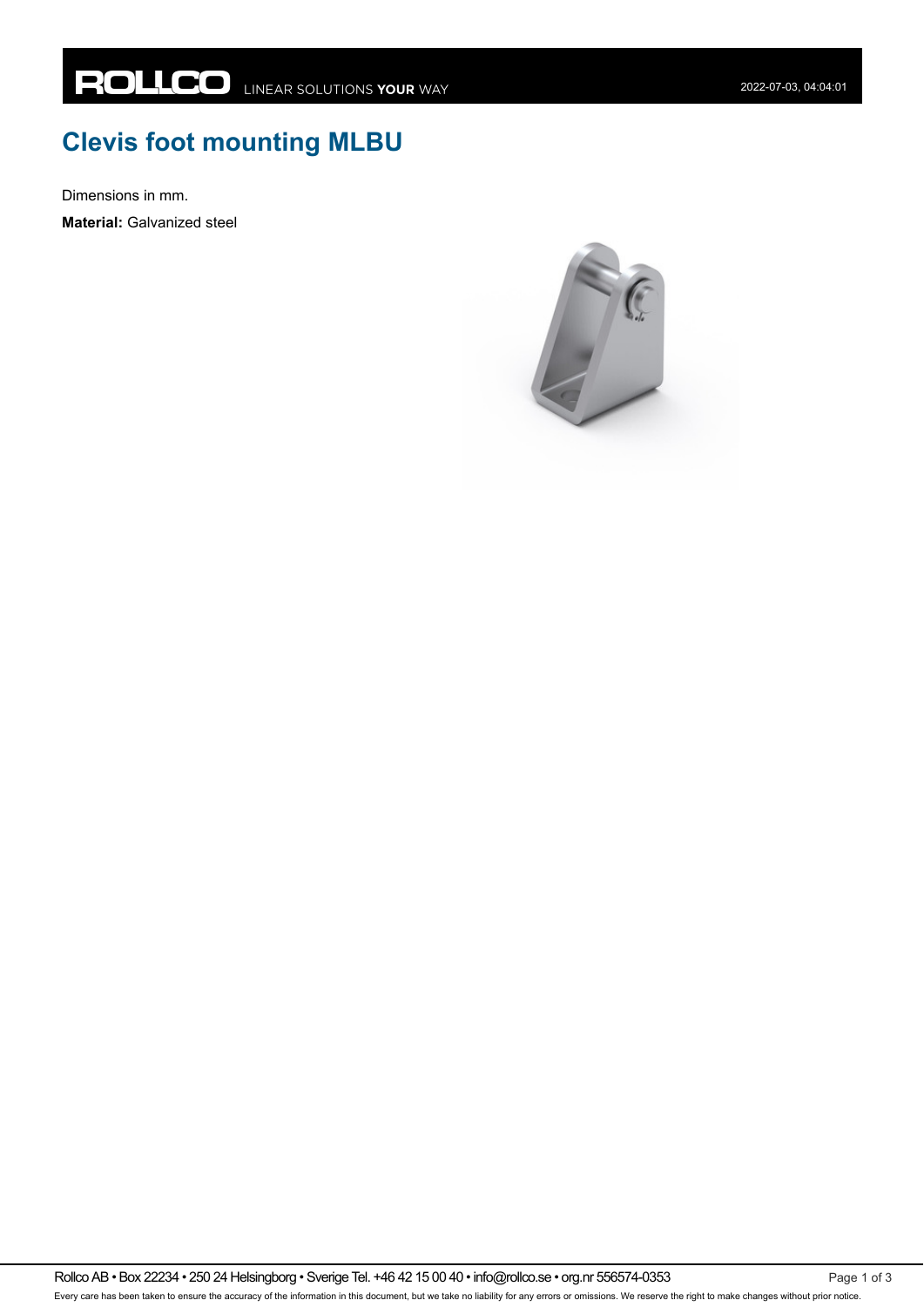## **Variant Data**

| <b>Designation</b> | <b>Compatible with</b> | <b>Description</b>       | <b>Material</b>  | Fmax(N) | Mass (kg) |
|--------------------|------------------------|--------------------------|------------------|---------|-----------|
| MLBU 25 - 108227   | <b>MCE 25</b>          | $\overline{\phantom{a}}$ | Galvanized steel | F MCE   | 0.04      |
| MLBU 32 - 108226   | MCE 32                 | MLBU 32                  | Galvanized steel | F MCE   | 0,08      |

Rollco AB • Box 22234 • 250 24 Helsingborg • Sverige Tel. +46 42 15 00 40 • info@rollco.se • org.nr 556574-0353 Page 2 of 3 Every care has been taken to ensure the accuracy of the information in this document, but we take no liability for any errors or omissions. We reserve the right to make changes without prior notice.